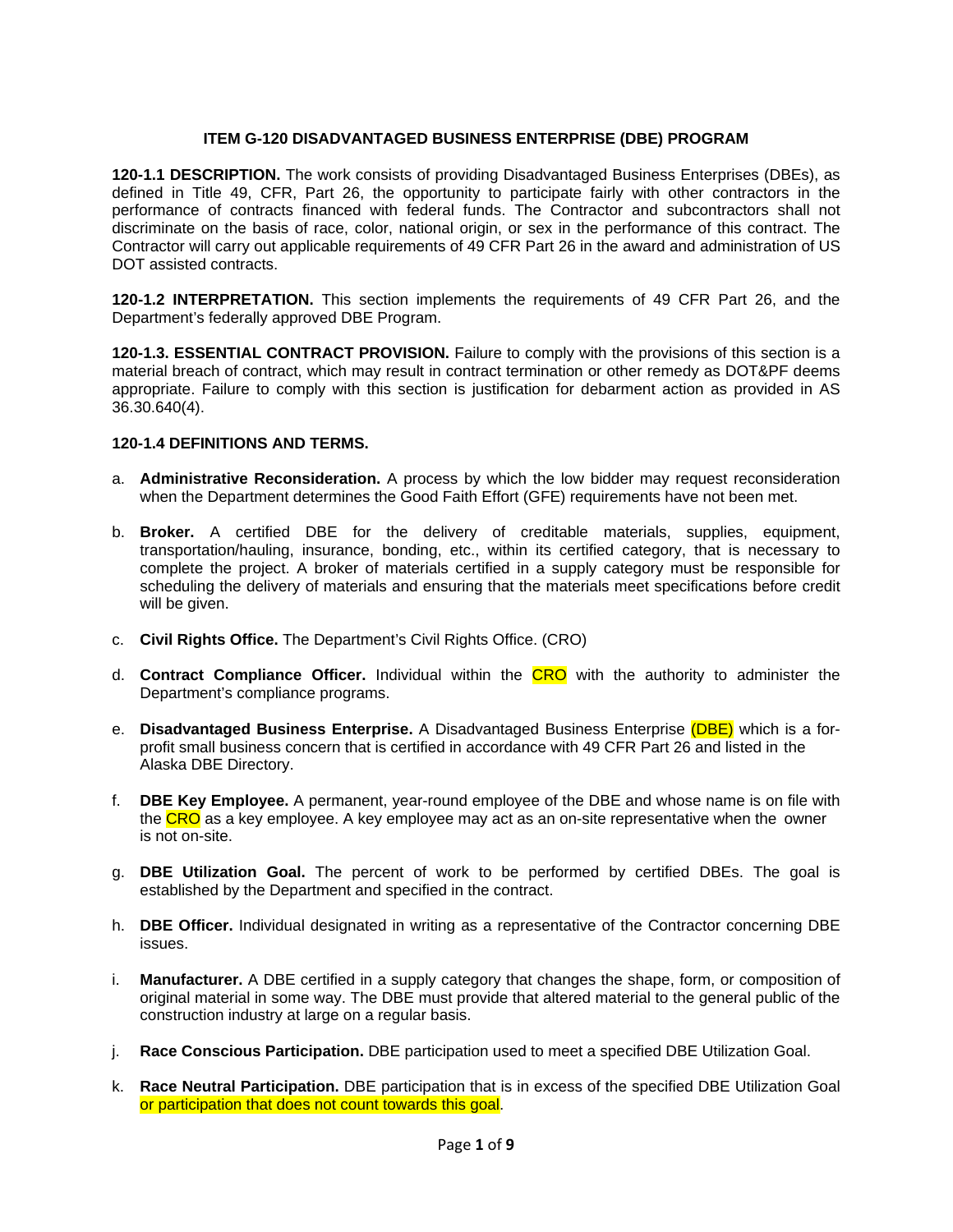- l. **Regular Dealer.** A DBE certified in a supply category who operates in a manner consistent with industry practice and who:
	- (1) maintains an in-house inventory on a regular basis of the particular product provided to this project; and
	- (2) keeps an inventory in an amount appropriate for the type of work using that product; and
	- (3) offers that inventory for sale to the general public or construction industry at large (private and public sectors), not just supplied as needed on a project by project basis during the construction season, except where the product requires special or heavy equipment for delivery and the DBE possesses and operates this equipment on a regular basis throughout the construction season in order to deliver the product to the general public or construction industry at large. If the distribution equipment is rented or leased, it must be on a repetitive, seasonal basis; and may additionally fabricate (assemble large components) for use on a construction project, consistent with standard industry practice, for delivery to the project.
	- (4) a person may be a regular dealer in such bulk items as petroleum products, steel, cement, gravel, stone, or asphalt without owning, operating, or maintaining a place of business, if the person both owns and operates distribution equipment for the products. Any supplementing of regular dealers' own distribution equipment shall be by a long-term lease agreement and not on an ad hoc or contract-by-contract basis.
- m. **Commercially Useful Function.** DBE performs a commercially useful function when it is responsible for execution of the work of the contract and is carrying out its responsibilities by  $\overline{\phantom{a}}$  actually performing, managing, and supervising the work involved. The DBE must also be responsible, with respect to materials and supplies used on the contract, for negotiating price, determining quality and quantity, ordering the material, and installing (where applicable) and paying for the material itself.

**120-2.1 MEETING THE DBE UTILIZATION GOAL.** A DBE's proposed work may be used to demonstrate the successful bidder's ability to meet the DBE Utilization Goal before Contract award. The DBE must be certified in a category covering the Commercially Useful Function to be performed at the time of listing on Form 25A-325C (DBE Utilization Report).

A bidder may meet the DBE Utilization Goal through (1) the participation of certified DBE firms, or (2) documentation of required GFE (Subsection 120-3.1), or (3) a combination of participation and GFE to be eligible for contract award.

DBE participation on contingent sum items will count as Race Neutral DBE participation and not towards fulfilling a minimum DBE Utilization Goal.

## **120-3.1 DETERMINATION OF COMPLIANCE.**

- a. **Phase I-Bid.** All DBE GFEs must be completed prior to bid opening.
- b. **Phase II-Award.** The apparent low bidder shall submit evidence of DBE commitment(s) within five working days after receipt of written notification by the Department of the successful low bid. The apparent low bidder may not supplement its DBE efforts after opening, nor offer new or additional DBE participation after submitting the DBE Utilization Report (Form 25A-325C).
	- (1) **Written DBE Commitment.** Complete Form 25A-326 for each DBE subcontractor.
	- (2) **DBE Utilization Report.** Submit a completed DBE Utilization Report Form 25A-325C. All listed DBEs must be certified in the appropriate work categories prior to bid opening to be used to meet the DBE contract goal.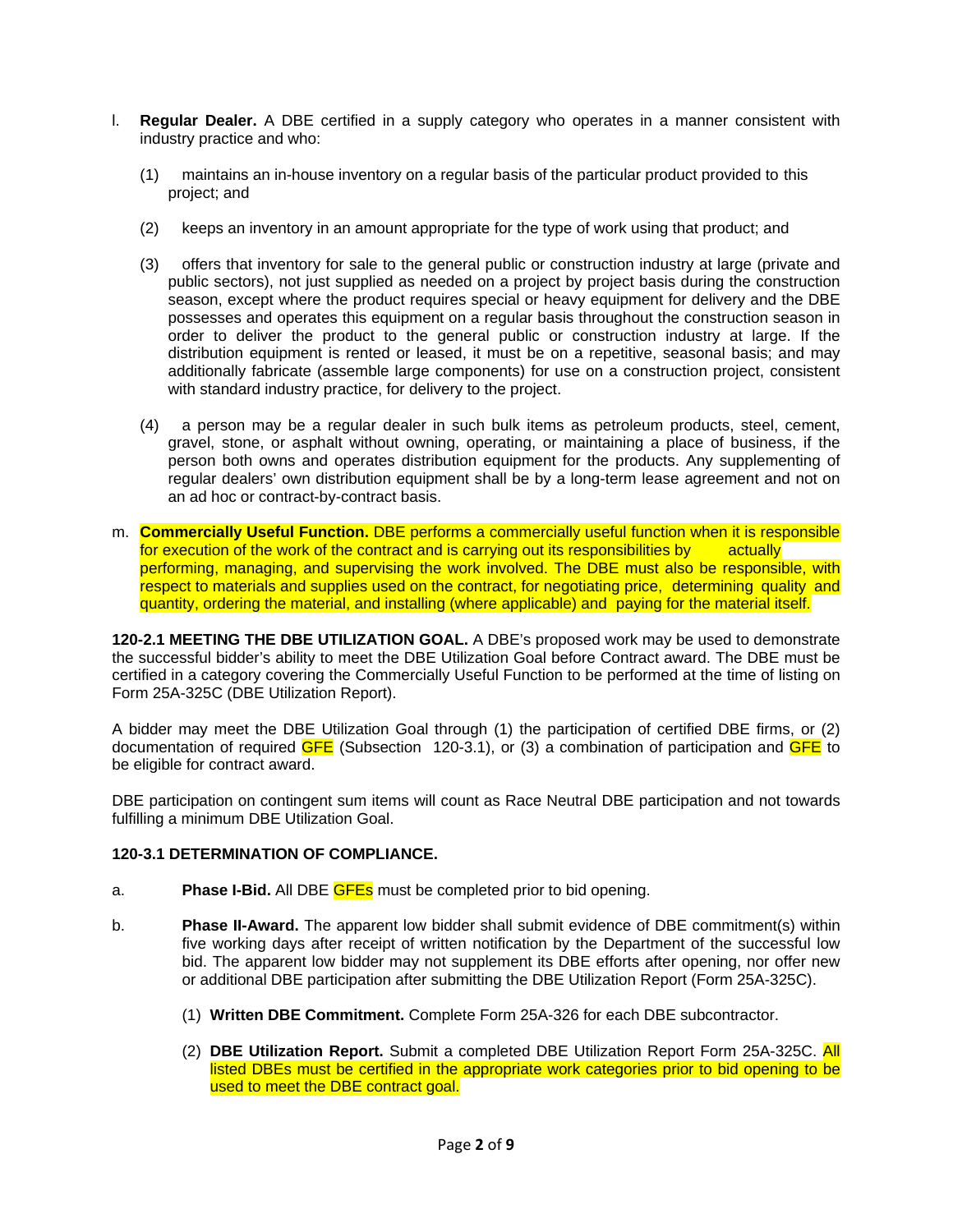(3) **GFE Documentation.** Submit a completed Summary of Good Faith Effort Documentation Form 25A-332A (with attachments) and Contract Report Form 25A-321A if the DBE Utilization Goal is not met on Form 25A-325C.

If the bidder cannot meet the DBE Utilization Goal, and cannot document the minimum required GFE (as specified below), the Contracting Officer will determine the bidder to be not responsible.

# **120-3.2 GOOD FAITH EFFORT (GFE).**

- a. **GFE Criteria.** When a bidder fails to meet DBE Utilization Goal, the CRO will use the following criteria to judge whether they have demonstrated sufficient GFE to be eligible for award of the contract.
	- (1) **Consider All Subcontractable Items.** Before bid opening, the bidder shall, at a minimum, seek DBE participation for each of the subcontractable items with an established DBE goal as identified on Form 25A-324. It is the bidder's responsibility to facilitate DBE participation by making the work listed on the subcontractable items list available to DBE firms.

If the bidder cannot achieve the DBE Utilization Goal, then the bidder **should** also consider other items not listed that could be subcontracted to DBEs.

(2) **Initial DBE Notification.** All DBEs listed in the Department's Plan Holders Self-Registration List for the particular project being bid must be contacted at least seven calendar days prior to bid opening. For GFE purposes, DBEs certified to perform the work items identified on Form 25A-324 and listed as mandatory contact on the Department's Plan Holders Self-Registration List, must be contacted to solicit their interest. Each contact with a DBE firm must be logged on a Contact Report, Form 25A-321A.

The bidder must give DBEs at least **seven** calendar days to quote. The bidder may reject DBE quotes received after the deadline. Responsive DBE quotes must be accepted unless they are determined non-competitive. Deadline for quote submission and responsiveness determinations for DBEs and non-DBEs must be consistently applied.

The only acceptable methods of initial and follow up notification are:

- (a) By fax with a confirmation receipt of successful transmission to the DBE's fax number listed in the DBE Directory. A fax transmission without receipt of successful transmission is unsatisfactory.
- (b) By email with confirmation of successful receipt to the DBE's email address listed in the DBE Directory. Email without confirmation of successful receipt is unsatisfactory.
- (c) By telephone solicitation with a record of the date and time of the telephone call made to the DBE's telephone number listed in the DBE Directory. Telephone solicitation without a record of date and time is unsatisfactory.
- (3) **Non-Competitive DBE Quotes.** DBE quotes more than 10 percent higher than an accepted non-DBE quote will be deemed non-competitive, provided they are for the exact same work or service.

All evidence in support of a non-competitive quote determination must be provided at the time of the GFE submittal. When a DBE quote is rejected as being non-competitive, the work must be performed by the non-DBE subcontractor whose quote was used to provide the basis of the determination. Payments received by the non-DBE subcontractor during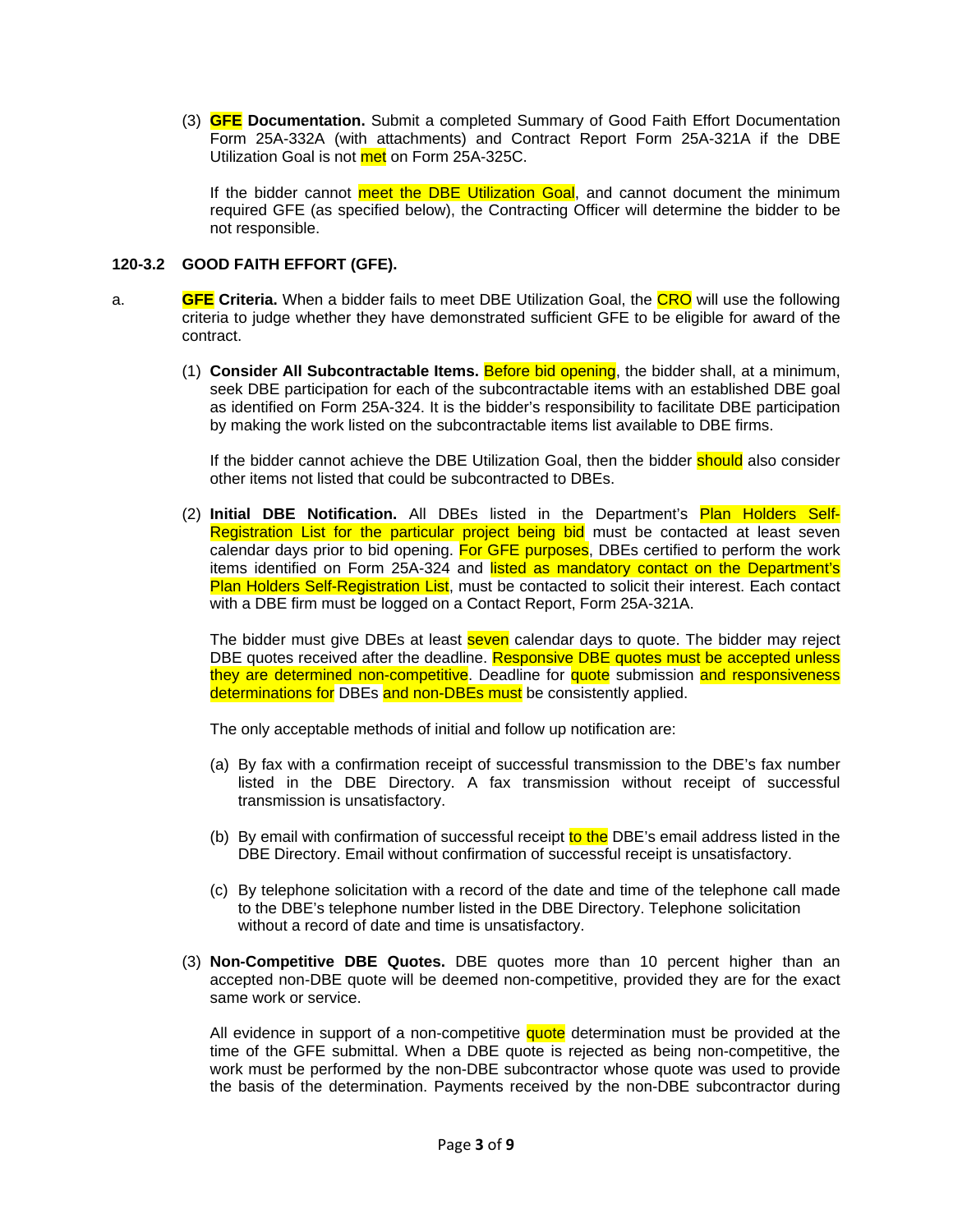the execution of the Contract shall be consistent with the accepted quote. This does not preclude increases due to change documents issued by the Department.

- (4) **Assistance To DBEs.** Contractors must provide DBEs with:
	- (a) Information about bonding or insurance required by the bidder.
	- (b) Information about securing equipment, supplies, materials, or related assistance or services.
	- (c) Adequate information about the requirements of the contract regarding the specific item of work or service sought from the DBE.
- (5) **Follow-up DBE Notifications.** If there is no response from the initial DBE notification, you must contact the DBE(s) again to determine if they will be quoting. For acceptable forms of notification and required documentation see 120-3.2, subsection  $a(2)$  items (a) through  $(c)$ .

Failure to submit a quote by the deadline is evidence of the DBE's lack of interest in bidding. Documentation of follow-up contacts shall be logged on the Contact Report, Form 25A-321A.

- (6) **GFE Evaluation.** Subsections (1) through (5) must be completed for a GFE based submission to be considered. Failure to perform and document actions contained in subsections (1) through (5) constitutes insufficient GFE. After submitting a GFE, bidders may only clarify efforts taken before opening. No new efforts or additional DBE participation is permitted after opening.
- b. **Administrative Reconsideration.** 49 CFR Part 26.53(d) provides an opportunity for administrative reconsideration when the Department determines that GFE is insufficient. This opportunity must be exercised within three working days of notification that GFEs were unsatisfactory. For reconsideration, the bidder must provide written documentation or argument concerning efforts to meet the DBE Utilization Goal. No new or additional contact information may be provided. Only contact information the bidder provided in support of its initial request for a GFE determination by the CRO may be presented to support the request for administrative reconsideration.

The process for an Administrative Reconsideration is as follows:

- (1) The bidder will have the opportunity to meet with the DBE Liaison Officer in person to discuss the issue. If so desired, the bidder must be ready to meet with the DBE Liaison Officer within four working days of receipt of notice that it failed to meet the requirements of this subsection.
- (2) The DBE Liaison Officer will render a written decision and provide notification to the bidder within four working days after the meeting. The written decision will explain the basis for finding.
- (3) The finding of the DBE Liaison Officer cannot be appealed to the U.S. DOT.

# **120-3.3 DBE CREDITABLE AND NON CREDITABLE WORK.**

- a. **DBE Creditable Work.** The Commercially Useful Function work items and creditable dollar amounts shown on the DBE Utilization Report, Form 25A-325C, shall be included in any subcontract, purchase order or service agreement with that DBE.
- b. **DBE Decertification.**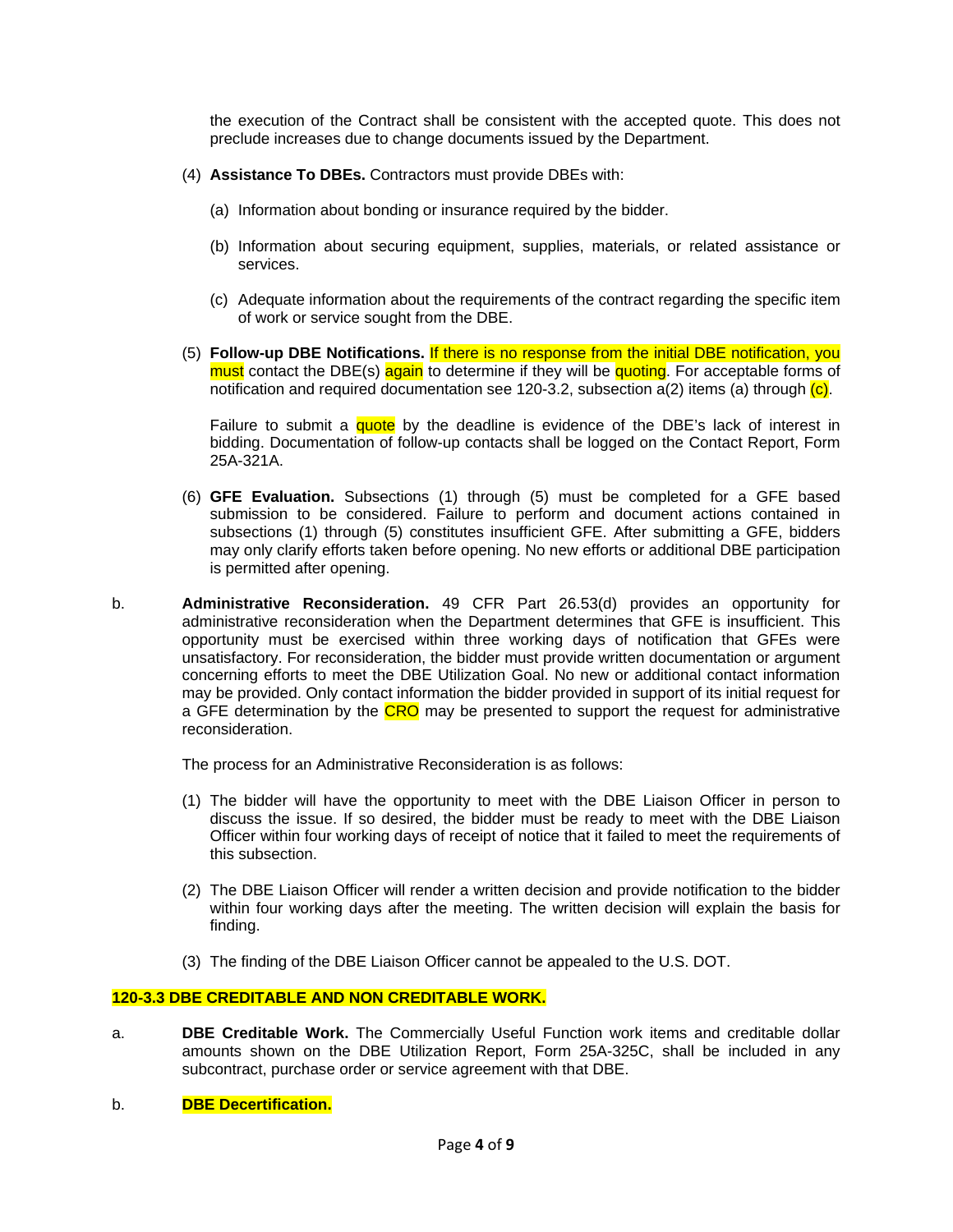- (1) If a DBE performing a Commercially Useful Function loses its DBE certification at any time prior to execution of a subcontract, purchase order or service agreement, as the result of a determination of ineligibility pursuant to 49 CFR Part 26.87, the work of that firm will not be credited toward the DBE Utilization Goal and the Contractor must either:
	- (a) meet the contract goal by subcontracting with an eligible DBE firm or demonstrate a GFE to do so; or
	- (b) continue with the decertified DBE and find other work not already committed to DBEs in an amount that meets or exceeds the DBE Utilization Goal.
- (2) If a DBE performing a Commercially Useful Function loses its DBE certification after execution of a subcontract, purchase order or service agreement, as the result of a determination of ineligibility pursuant to 49 CFR Part 26.87, the de-certified DBE may continue to perform, and the work may be credited toward the DBE Utilization Goal.
- (3) If a DBE goes out of business and cannot perform the work, the Contractor must meet the contract goal by subcontracting with an eligible DBE firm or demonstrate a GFE to do so.

The provisions of 120-3.3(c) Termination of a DBE and 120-3.3 (d) DBE Replacement or Substitution do not apply to this section.

A Contractor must notify the CRO within one business day if they become aware of any change in a DBE's circumstances that might lead to a DBE's decertification.

### c. **Termination of a DBE.**

- (1) In accordance with 49 CFR  $26.53(f)(1)$  the Contractor shall not terminate a DBE without good cause and the prior written consent of the Engineer. For purposes of this paragraph, good cause includes the following circumstances:
	- (a) DBE defaults on their obligation for any reason;
	- (b) The DBE fails or refuses to perform the work of its subcontract in a way consistent with normal industry standards. Provided, however, that good cause does not exist if the failure or refusal of the DBE to perform its work on the subcontract results from the bad faith or discriminatory action of the Contractor.
	- (c) The DBE fails or refuses to meet the Contractor's reasonable, nondiscriminatory bond requirements;
	- (d) The DBE becomes bankrupt, insolvent, or exhibits credit unworthiness;
	- (e) The DBE is ineligible to work on public works projects because of suspension and debarment proceedings pursuant to 2 CFR Parts 180, 215, and 1,200 or applicable state law.
	- (f) The Engineer determines that the DBE is not a responsible contractor.
	- (g) The DBE voluntarily withdraws from the project and provides a written notice of its withdrawal:
	- (h) The DBE is ineligible to receive DBE credit for the type of work required;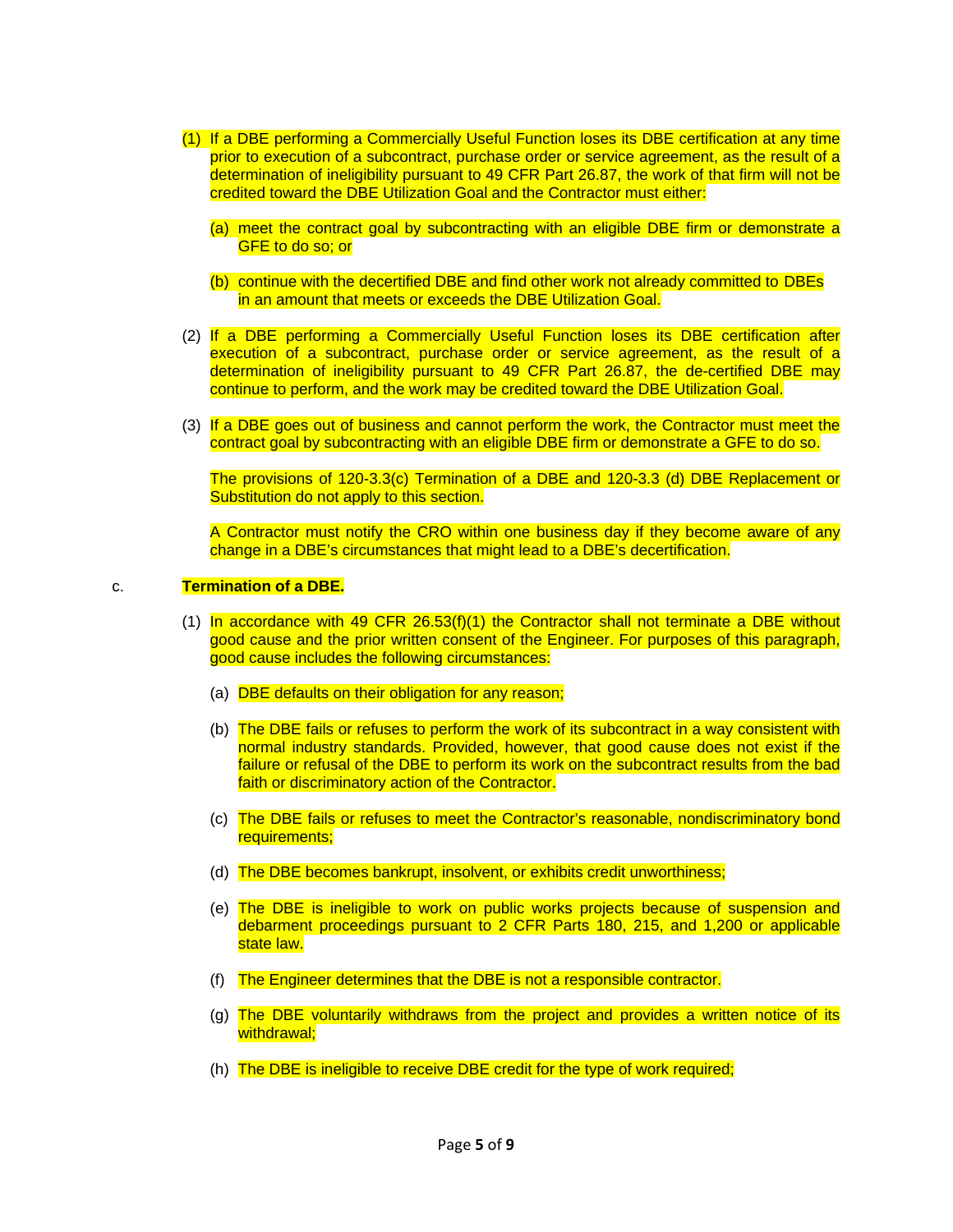- (i) A DBE owner dies or becomes disabled with the result that the DBE is unable to complete its work; or
- (j) Other documented good cause that the Engineer determines compels the termination of the DBE, provided that good cause does not exist if the Contractor seeks to terminate a DBE it relied upon to obtain the contract so that the Contractor can selfperform the work for which the DBE was engaged or so that the Contractor can substitute another DBE or non-DBE after contract award.
- (2) The Contractor must give written notice to the DBE of its intent to request to terminate and/or substitute, and the reason for the request. The request to terminate and/or substitute must be submitted to the Engineer.
- (3) The Contractor must give the DBE five working days to respond to the written notice. Any response from the DBE must be submitted to the Engineer.
- (4) DBEs that are terminated must be replaced or substituted in accordance with 120-3.2(d).

### d. **DBE Replacement or Substitution.**

- (1) The Contractor shall submit to the Engineer a written request to replace or substitute a DBE who fails or refuses to execute a written subcontract or who is terminated under 120- 3.3(c). If approved, the Contractor shall, at a minimum, replace or substitute the DBE with another **eligible** DBE for the same work in order to fulfill its commitment under the DBE Utilization Goal.
- (2) If the Contractor cannot obtain replacement DBE participation, the DBE Utilization Goal will not be adjusted. However, the Engineer may consider the following criteria as satisfying that portion of DBE participation that cannot be replaced.
	- (a) The Contractor was not at fault or negligent and that the circumstances surrounding the replacement or substitution were beyond the control of the Contractor; and
	- (b) The Contractor is unable to find replacement DBE participation at the same level of DBE commitment and has adequately performed and documented the GFE expended in accordance with Subsection 120-3.2; or
	- (c) It is too late in the project to provide any real subcontracting opportunities for DBEs.

If the Engineer agrees that additional DBE participation is not available, the DBE may be replaced or substituted with a non-DBE or the Contractor may self-perform the work.

## **120-3.4 COMMERCIALLY USEFUL FUNCTION.**

a. **Creditable Work.** Measuring the DBE Utilization Goal will be based upon the actual dollars paid to the DBEs for creditable Commercially Useful Function work on this project. This is determined by the Engineer in accordance with this Section.

Commercially Useful Function is limited to:

- (1) Prime Contractors;
- (2) Subcontractors;
- (3) Manufacturers;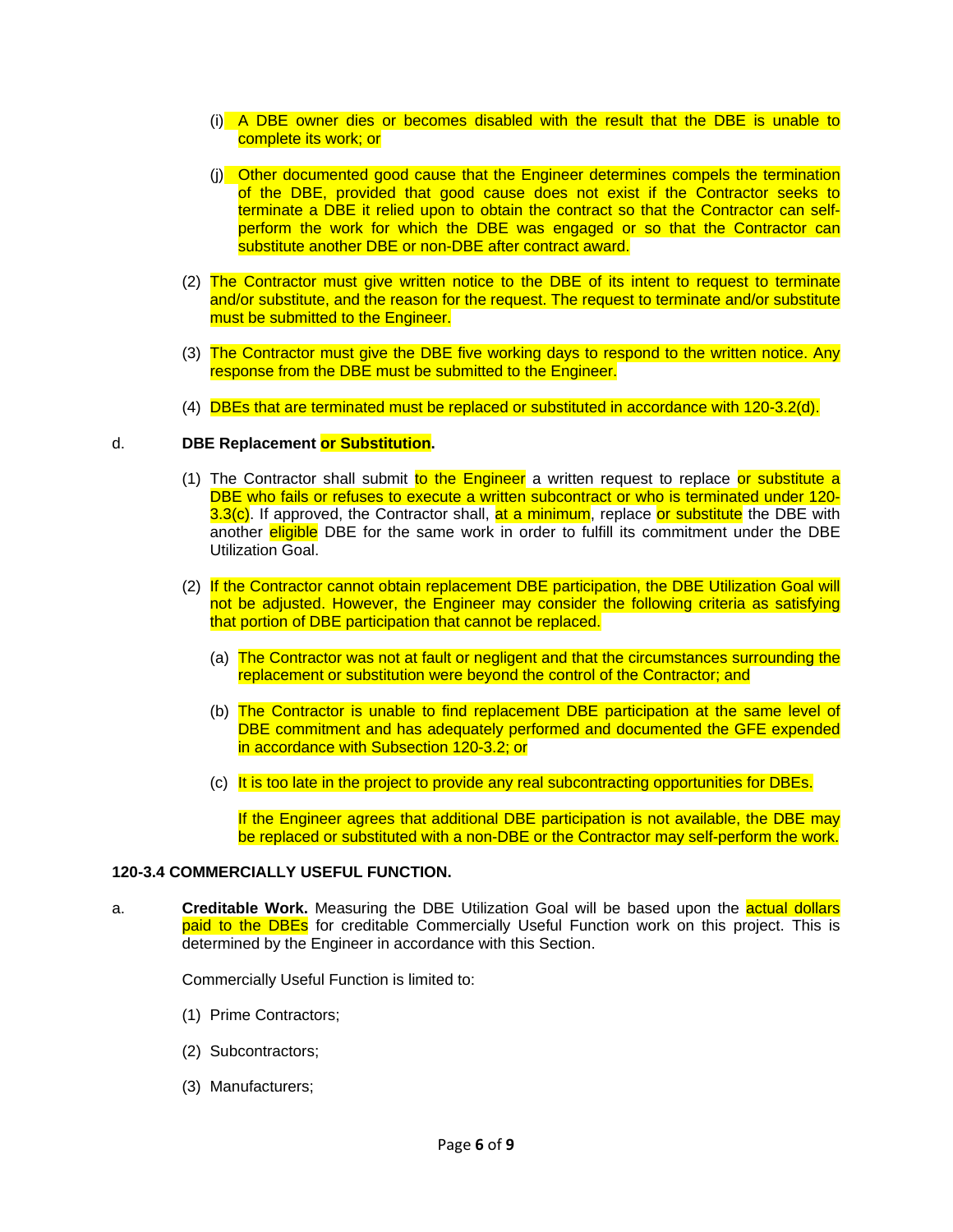- (4) Regular Dealers;
- (5) Brokers; or
- (6) Joint Ventures
- b. **Determination of Commercially Useful Function.** In order for the Commercially Useful Function work of the DBE to be credited toward the goal, the Contractor will ensure that the DBE is certified in the appropriate category at the time of the submittal of the subcontract, or the issuance of a purchase order or service agreement. Subcontracts, purchase orders, and service agreements shall be consistent with the written DBE commitment.
	- (1) The Commercially Useful Function performed by a DBE certified in a supply category will be evaluated by the Engineer to determine whether the DBE performed as either a broker, regular dealer, or manufacturer of the product provided to this project.
	- (2) The following factors will be used in determining whether a DBE trucking company is performing a Commercially Useful Function:
		- (a) The DBE must be responsible for the management and supervision of the entire trucking operation for which it is **performing** on a particular contract, and there cannot be a contrived arrangement for the purpose of meeting DBE goals.
		- (b) The DBE must itself own and operate at least one fully licensed, insured, and operational truck used on the contract.
		- (c) The DBE receives credit for the total value of the transportation services it provides on the contract using trucks it owns, insures, and operates using drivers it employs.
	- (3) The Contractor will receive credit for the Commercially Useful Function performed by DBEs as provided in this Section. Contractors are encouraged to contact the Engineer in advance of the execution of the DBE's work or provision of goods or services regarding Commercial Useful Function and potential DBE credit.
	- (4) The DBE may perform work in categories for which it is not certified, but only work performed in the DBE's certified category meeting the Commercially Useful Function criteria may be credited toward the DBE Utilization Goal.
	- (5) DBE work shall conform to the following requirements to be a Commercially Useful Function:
		- (a) It will be necessary and useful work required for the execution of the Contract.
		- (b) The scope of work will be distinct and identifiable with specific contract items of work, bonding, or insurance requirements.
		- (c) It will be performed, controlled, managed, and supervised by employees normally employed by and under the control of the certified DBE. The work will be performed with the DBE's own equipment. Either the DBE owner or DBE on-Site Representative will be at the work site and responsible for the work. Leased equipment may also be used, provided the DBE has exclusive use of the equipment and it is operated by a driver the DBE employs. In remote locations or rare situations, a DBE may use equipment and/or personnel from the Contractor or its affiliates. Should this situation arise, a prior arrangement must be in place. The duration of the arrangement must be short term and prior written approval from the Engineer must be obtained.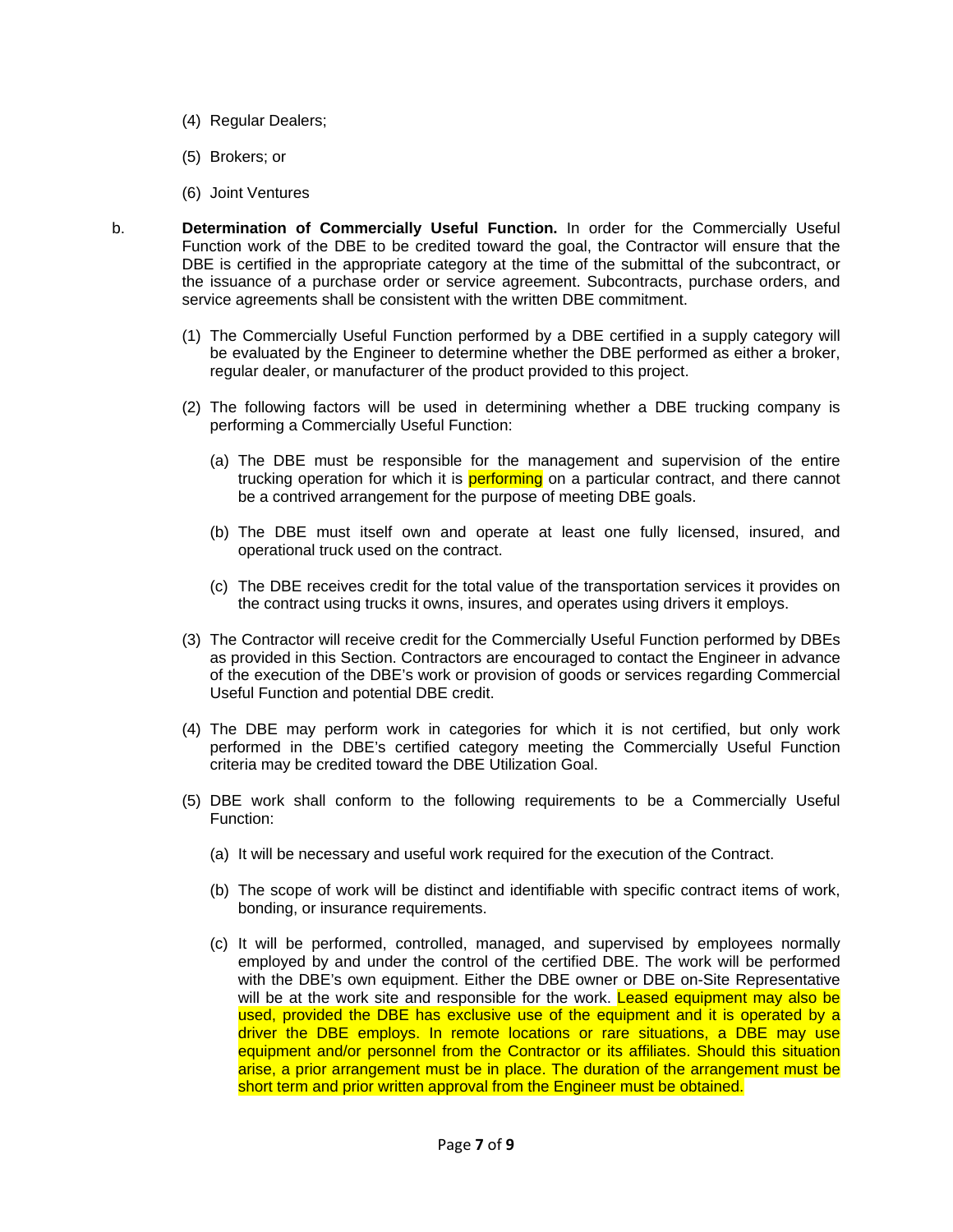(d) The manner in which the work is sublet or performed will conform to standard industry practice within Alaska, as determined by the Department. The work or provision of goods or services will have a market outside of the DBE program (and must also be performed by non-DBE firms within the Alaskan construction industry). Otherwise, the work or service will be deemed an unnecessary step in the contracting or purchasing process and no DBE credit will be allowed.

There will be no DBE credit for lower-tier non-DBE subcontract work.

(e) The cost of the goods and services will be reasonable and competitive with the cost of goods and services outside the DBE program within Alaska. Materials or supplies needed as a regular course of the Contractor's operations such as fuel, maintenance, office facilities, portable bathrooms, etc. are not creditable.

The cost of materials actually incorporated into the project by a DBE subcontractor is creditable toward the DBE goal only if the DBE is responsible for ordering and scheduling their delivery and fully responsible for ensuring that they meet specifications. The cost of materials purchased from the contractor or its affiliates is not creditable.

- (f) Subcontract work, with the exception of truck hauling, shall be sublet by the same unit of measure as is contained in the Bid Schedule unless approved in advance by the Engineer.
- (g) The DBE will control all business administration, accounting, billing and payment transactions. The Contractor cannot perform these functions for the DBE.

In accordance with AS 36.30.420(b), the Engineer may inspect the offices of the DBE and audit their records to assure compliance.

c. **Rebuttal of Finding of No Commercially Useful Function.** Consistent with the provisions of 49 CFR Part  $26.55(c)(4)$ &(5), before the Engineer makes a final finding that no Commercially Useful Function has been performed by a DBE, the Engineer will coordinate transmittal of the presumptive finding to the Contractor, who will in-turn, notify the DBE. The Contractor will provide the DBE the opportunity to provide rebuttal information. The Contractor shall present the information to the Engineer.

The Engineer will make a final determination on whether the DBE is performing a Commercially Useful Function. Under no circumstances will the Contractor take any action with respect to the DBE until the final determination is made. The Engineer's decisions on Commercially Useful Function matters are subject to review by the Department, but are not administratively appealable to the U.S. DOT.

d. **Monthly Required Reporting.** On a monthly basis, the Contractor shall submit the Monthly Summary of Disadvantaged Business Enterprise Participation, Form 25A-336, to the Engineer. Reports are due by the 15th of the following month. Also attach copies of canceled checks or bank statements that identify payer, payee, and amount of transfer to verify payment information shown on the form.

**120-4.1 DETERMINING DBE CREDIT.** The Contractor is entitled to count toward the DBE Utilization Goal those monies actually paid to certified DBEs for Commercially Useful Function work performed by the DBE as determined by the Engineer. The Contractor will receive credit for the utilization of the DBEs, as follows: